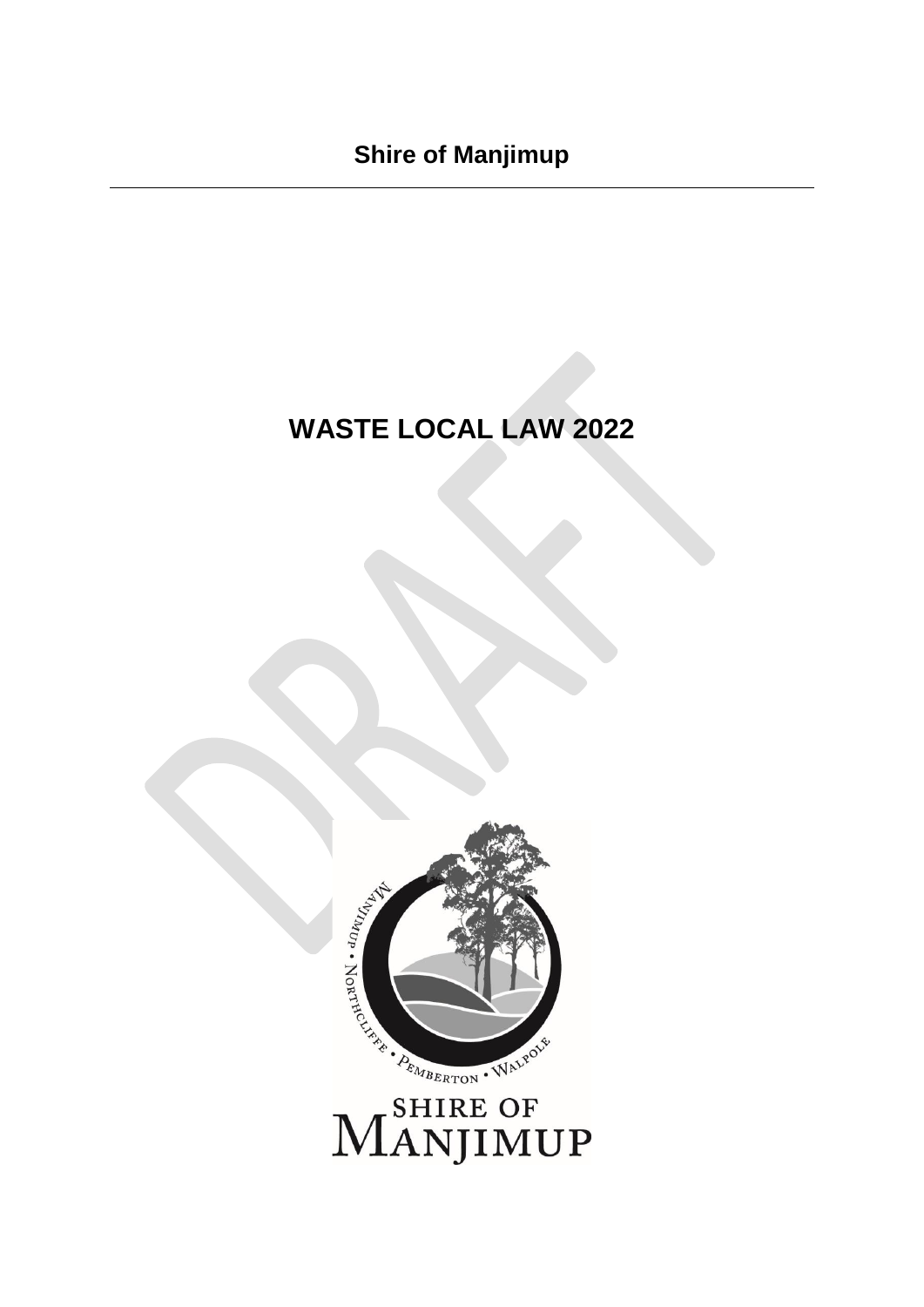#### **Waste Avoidance and Resource Recovery Act 2007 Local Government Act 1995**

#### **SHIRE OF MANJIMUP**

## **Waste Local Law 2022**

## **CONTENTS**

| 1.1  |  |
|------|--|
| 1.2  |  |
| 1.3  |  |
| 1.4  |  |
| 1.5  |  |
| 1.6  |  |
| 1.7  |  |
| 1.8  |  |
|      |  |
|      |  |
| 2.1  |  |
| 2.2  |  |
| 2.3  |  |
| 2.4  |  |
| 2.5  |  |
| 2.6  |  |
| 2.7  |  |
| 2.8  |  |
| 2.9  |  |
| 2.10 |  |
|      |  |
| 3.1  |  |
| 3.2  |  |
| 3.3  |  |
|      |  |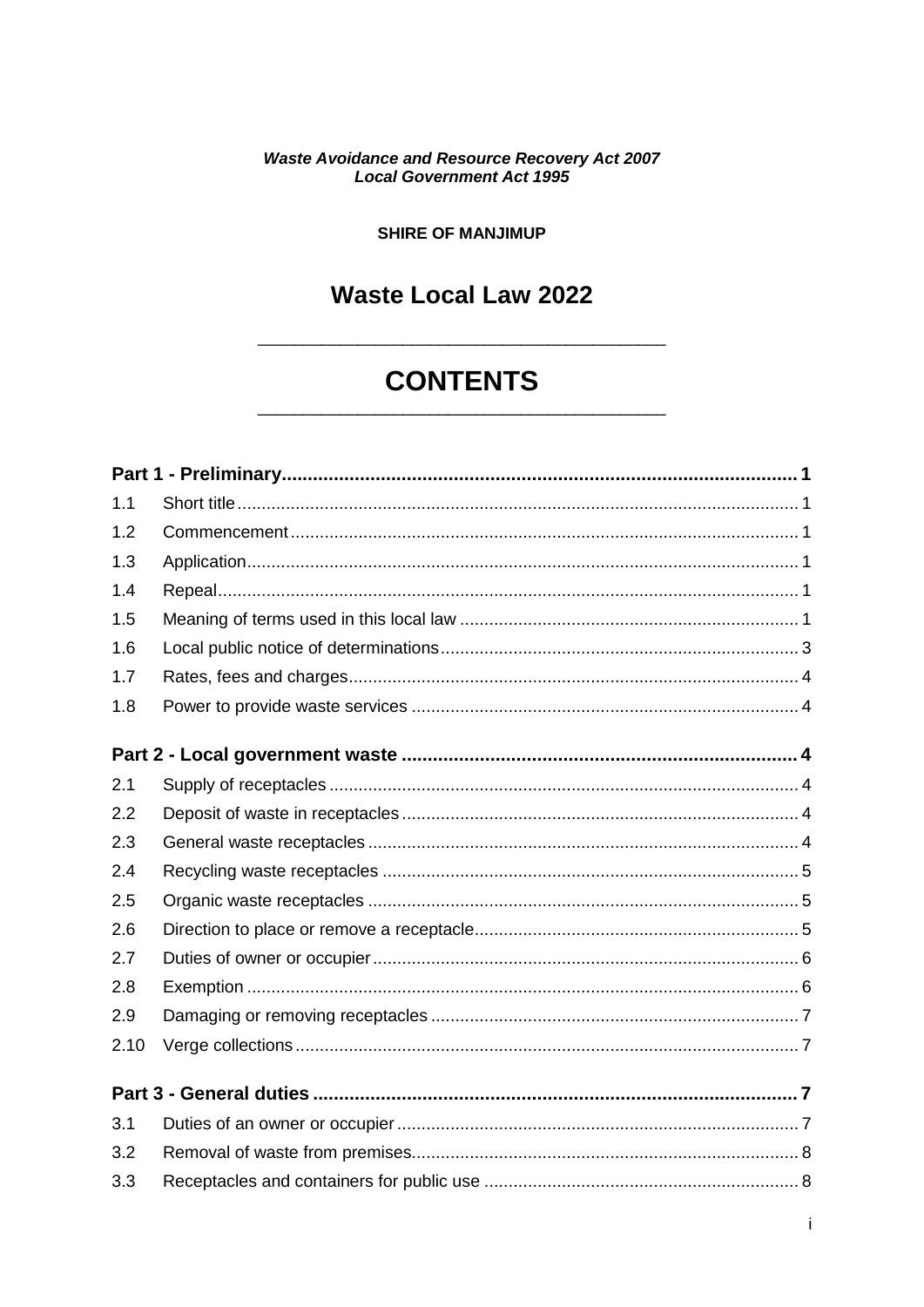| 4.1 |  |  |  |  |  |  |
|-----|--|--|--|--|--|--|
| 4.2 |  |  |  |  |  |  |
| 4.3 |  |  |  |  |  |  |
| 4.4 |  |  |  |  |  |  |
| 4.5 |  |  |  |  |  |  |
| 4.6 |  |  |  |  |  |  |
|     |  |  |  |  |  |  |
| 5.1 |  |  |  |  |  |  |
| 5.2 |  |  |  |  |  |  |
| 5.3 |  |  |  |  |  |  |
| 5.4 |  |  |  |  |  |  |
| 5.5 |  |  |  |  |  |  |
|     |  |  |  |  |  |  |
|     |  |  |  |  |  |  |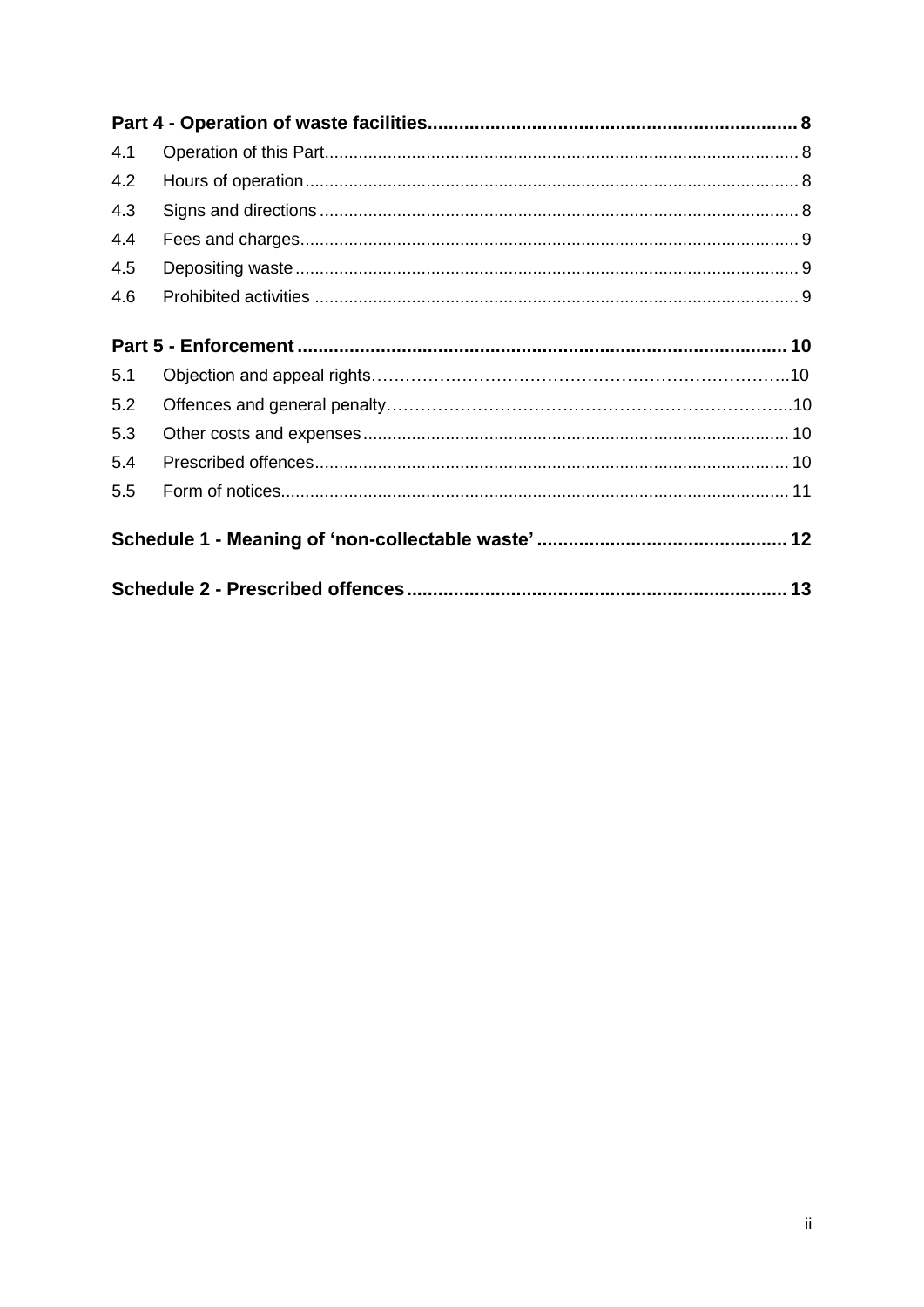#### *Waste Avoidance and Resource Recovery Act 2007 Local Government Act 1995*

#### **SHIRE OF MANJIMUP**

### **Waste Local Law 2022**

<span id="page-3-0"></span>Under the powers conferred on it by the *Waste Avoidance and Resource Recovery Act 2007*, the *Local Government Act 1995* and under all other enabling powers, the Council of the Shire of Manjimup resolved on [*insert date*] to make the following local law.

#### **Part 1 - Preliminary**

#### <span id="page-3-1"></span>**1.1 Short title**

This is the Shire of Manjimup Waste Local Law 2022.

#### <span id="page-3-2"></span>**1.2 Commencement**

This local law commences 14 days after the day on which it is published in the *Government Gazette*.

#### <span id="page-3-3"></span>**1.3 Application**

This local law applies throughout the district.

#### <span id="page-3-4"></span>**1.4 Repeal**

The Landfill and Waste Transfer Station Facilities Local Law 2006, published in the *Government Gazette* on 2 October 2007, is repealed.

#### <span id="page-3-5"></span>**1.5 Meaning of terms used in this local law**

(1) In this local law—

*authorised person* means a person appointed by the local government under section 9.10 of the LG Act to perform any of the functions of an authorised person under this local law;

*collectable waste* means local government waste that is not—

- (a) liquid refuse;
- (b) liquid waste; or
- (c) non-collectable waste;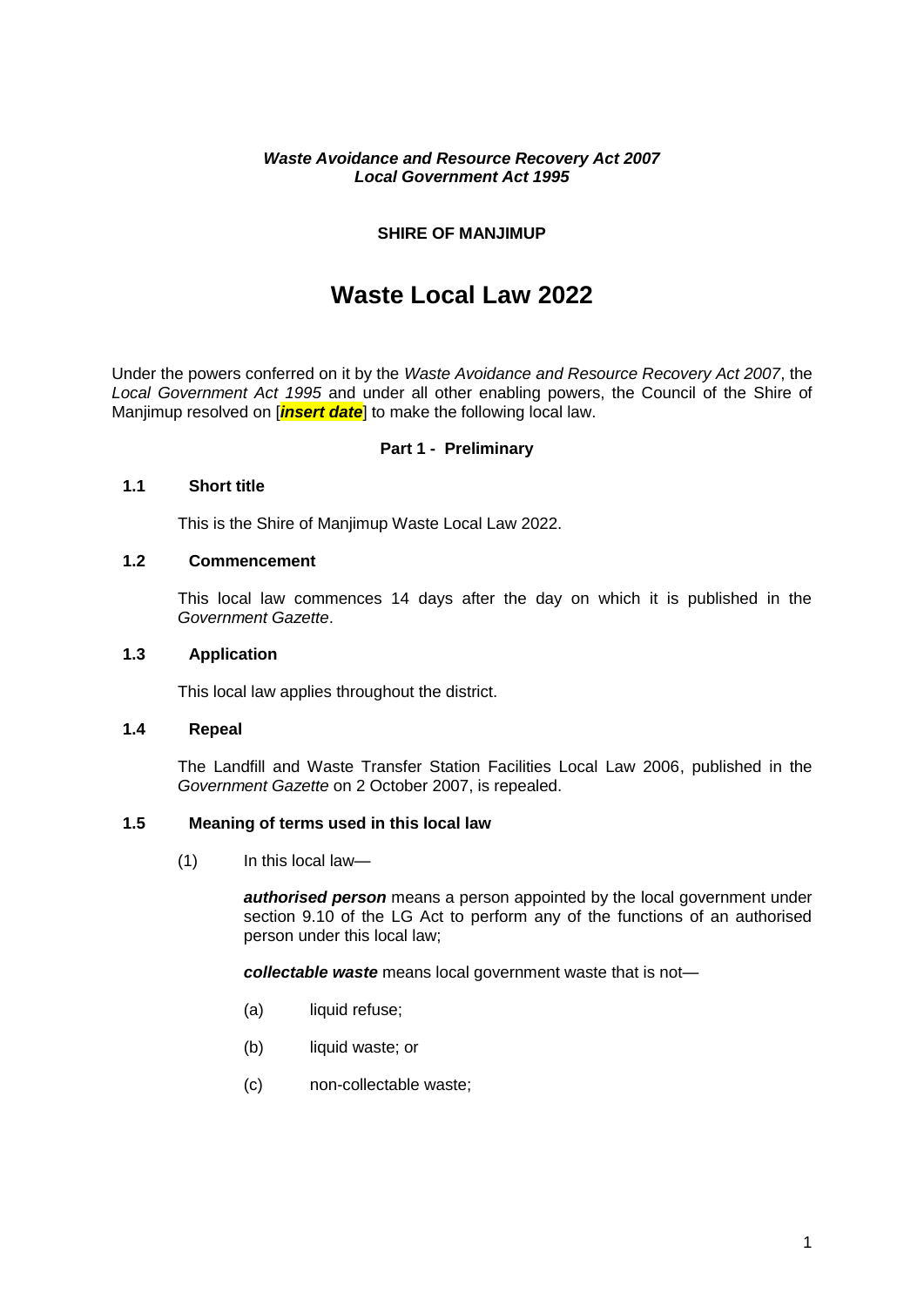*collectable waste receptacle* means a receptacle for the deposit and collection of collectable waste that is—

- (a) a recycling waste receptacle;
- (b) a general waste receptacle; or
- (c) an organic waste receptacle;

*collection*, when used in relation to a receptacle, means the collection and removal of collectable waste from the receptacle by the local government or its contractor;

*collection day* means the day determined by the local government for the collection of collectable waste in the district or a part of the district;

*collection time* means the time on the collection day determined by the local government for the collection of collectable waste in the district or a part of the district;

*costs* of the local government include administrative costs:

**Council** means the council of the local government;

*district* means the district of the local government;

*general waste receptacle* means a receptacle for the deposit and collection of collectable waste that is not recycling waste;

*LG Act* means the *Local Government Act 1995*;

*LG Regulations* means the *Local Government (Functions and General) Regulations 1996*;

*local government* means the Shire of Maniimup:

*local government waste* has the same meaning as in the WARR Act;

*non-collectable waste* has the meaning set out in Schedule 1;

*occupier* in relation to premises, means any or all of the following—

- (a) a person by whom or on whose behalf the premises are actually occupied; or
- (b) a person having the management or control of the premises;

*organic waste* means waste that decomposes readily, such as garden waste or food waste;

*organic waste receptacle* means a receptacle for the deposit and collection of organic waste ;

**owner** has the same meaning as in the LG Act;

*public place* includes a place to which the public ordinarily have access, whether or not by payment of a fee;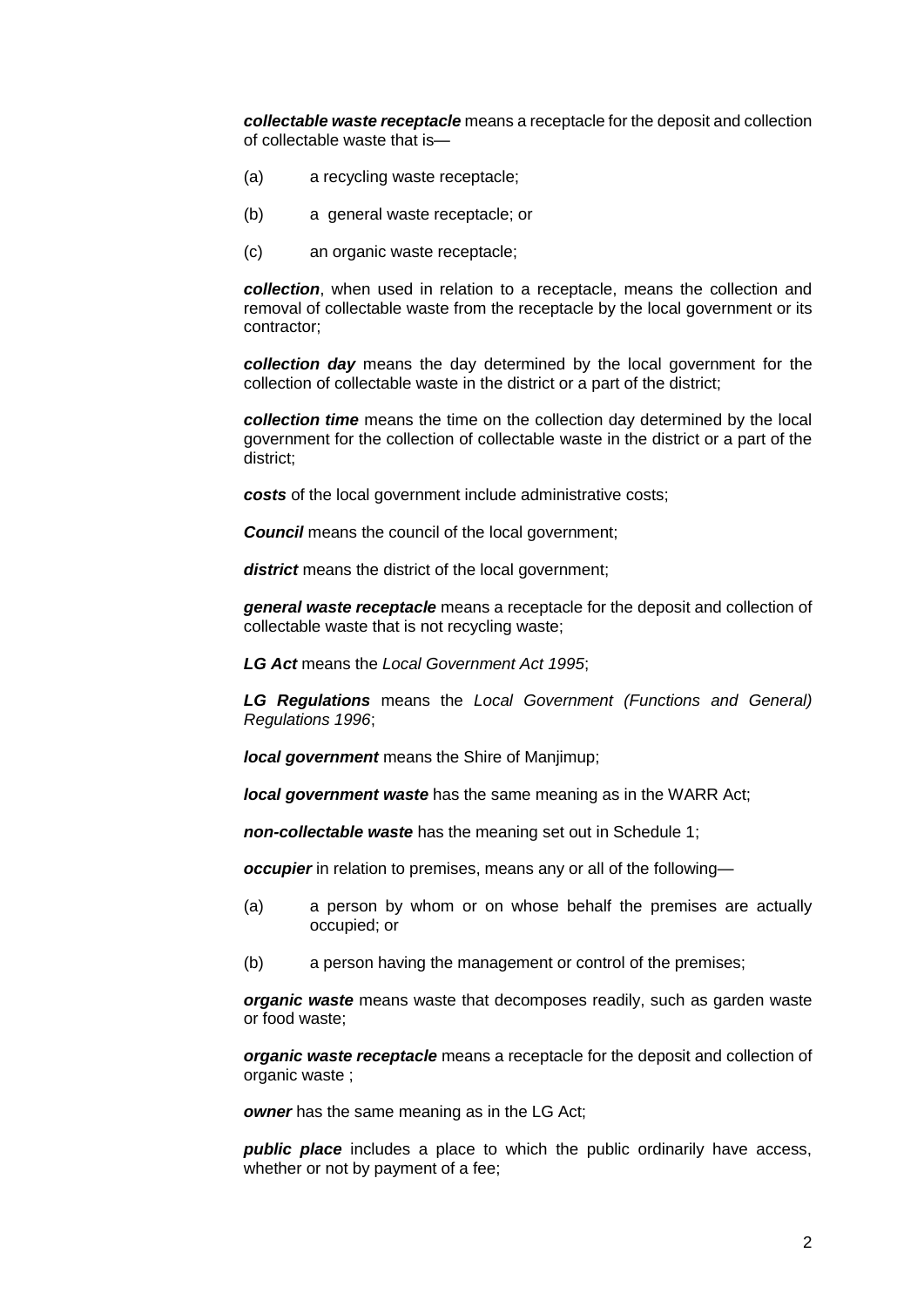*receptacle*, means a receptacle—

- (a) that has been supplied for the use of the premises by the local government or its contractor, or which has otherwise been approved by the local government; and
- (b) the waste from which is collected and removed from the premises by the local government or its contractor;

*recycling waste receptacle* means a receptacle for the deposit and collection of recycling waste;

#### *recycling waste* means—

- (a) paper and cardboard;
- (b) plastic containers comprised of polyethylene terephthalate or high density polyethylene;
- (c) glass containers;
- (d) steel containers;
- (e) aluminium containers;
- (f) liquid paper board; and
- (g) any other waste determined by the local government to be recycling waste;

*specified* means specified by the local government or an authorised person, as the case may be;

*street alignment* means the boundary between the land comprising a street and the land that abuts the street;

*WARR Act* means the *Waste Avoidance and Resource Recovery Act 2007*;

*WARR Regulations* means the *Waste Avoidance and Resource Recovery Regulations 2008*;

*waste* has the same meaning as in the WARR Act;

*waste facility* means a waste facility, as defined in the WARR Act, that is operated by the local government; and

*waste service* has the same meaning as in the WARR Act.

(2) Where, in this local law, a duty or liability is imposed on an owner or occupier, or on an owner and occupier, the duty or liability is taken to be imposed jointly and severally on each of the owners or occupiers.

#### <span id="page-5-0"></span>**1.6 Local public notice of determinations**

Where, under this local law, the local government has a power to determine a matter –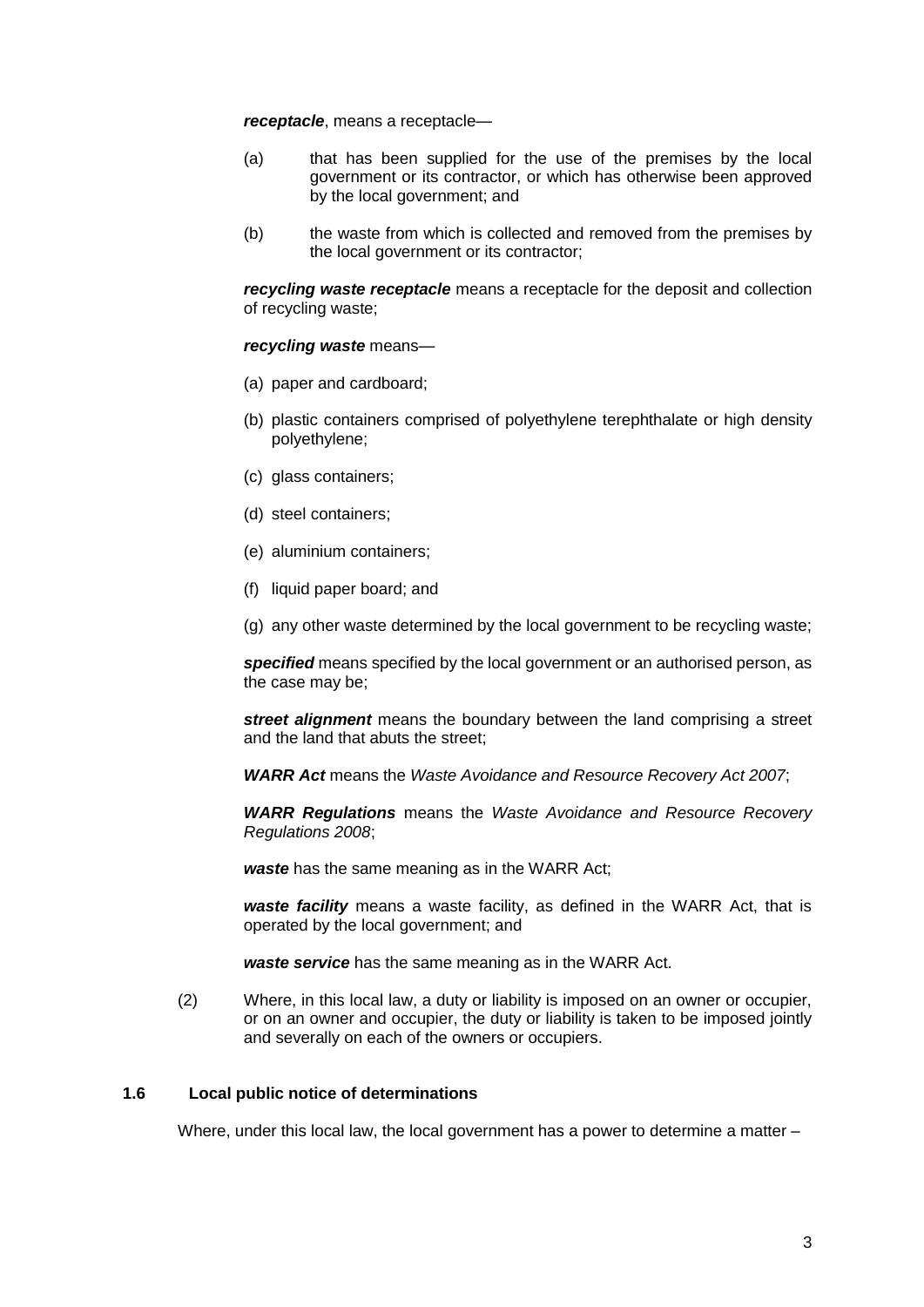- (a) local public notice, under section 1.7 of the LG Act, must be given of the matter determined;
- (b) the determination becomes effective only after local public notice has been given;
- (c) the determination remains in force for the period of one year after the date that local public notice has been given under subclause (a);
- (d) after the period referred to in subclause (c), the determination continues in force only if, and for so long as, it is the subject of local public notice, given annually, under section 1.7 of the LG Act; and
- (e) the determination must be recorded in a publicly accessible register of determinations that must be maintained by the local government.

#### <span id="page-6-0"></span>**1.7 Rates, fees and charges**

The local government's powers to impose rates, fees and charges in relation to waste services are set out in sections 66 to 68 of the WARR Act and sections 6.16 and 6.17 of the LG Act.

#### <span id="page-6-1"></span>**1.8 Power to provide waste services**

The local government's power to provide, or enter into a contract for the provision of, waste services is dealt with in section 50 of the WARR Act.

#### **Part 2 - Local government waste**

#### <span id="page-6-3"></span><span id="page-6-2"></span>**2.1 Supply of receptacles**

- (1) The local government is to supply, for the use of each premises that are, or are capable of being, occupied or used for residential purposes, one or more receptacles for the collection and removal, from those premises, of collectable waste.
- <span id="page-6-6"></span>(2) The owner of premises to which subclause (1) applies must—
	- (a) ensure that the fee or charge (if any) imposed by the local government in relation to each receptacle is paid to the local government; and
	- (b) ensure that each receptacle is used, in respect of those premises, in accordance with this local law.

#### <span id="page-6-8"></span><span id="page-6-7"></span><span id="page-6-4"></span>**2.2 Deposit of waste in receptacles**

- (1) An owner or occupier of premises must not deposit or permit to be deposited in a receptacle any non-collectable waste.
- <span id="page-6-9"></span>(2) A person must not deposit waste in a receptacle that has been provided for the use of other premises without the consent of the owner or occupier of those premises.

#### <span id="page-6-10"></span><span id="page-6-5"></span>**2.3 General waste receptacles**

(1) An owner or occupier of premises must not deposit or permit to be deposited in a general waste receptacle—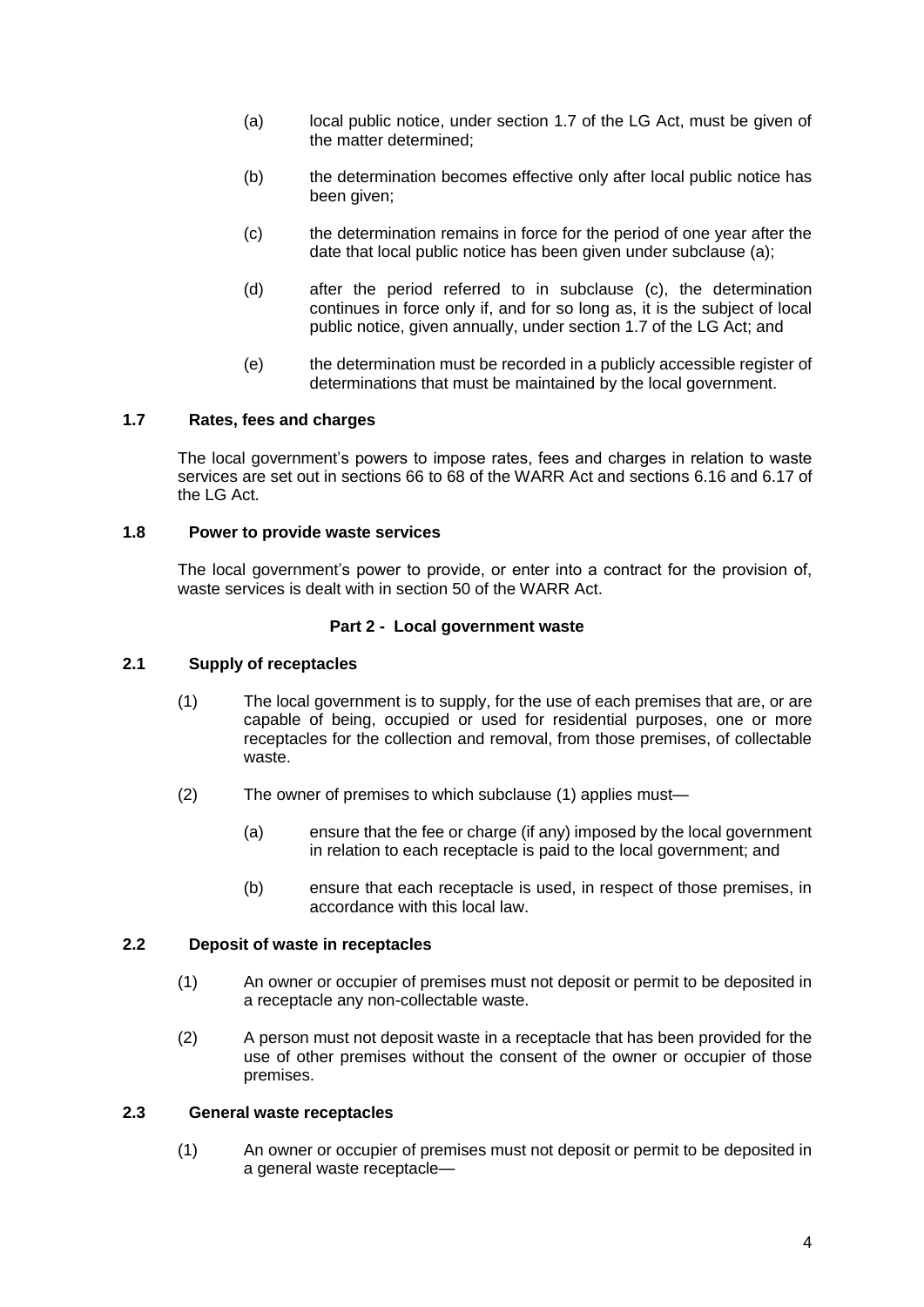- (a) where the receptacle has a capacity of 240 litres—more than 70 kilograms of collectable waste; or
- (b) where the receptacle has any other capacity—more than the weight determined by the local government.
- <span id="page-7-3"></span>(2) Where the local government supplies recycling waste receptacles, an owner or occupier of premises must not deposit or permit to be deposited in a general waste receptacle any recycling waste.
- (3) Where the local government supplies organic waste receptacles, an owner or occupier of premises must not deposit or permit to be deposited in a general waste receptacle any organic waste.

#### <span id="page-7-4"></span><span id="page-7-0"></span>**2.4 Recycling waste receptacles**

<span id="page-7-5"></span>An owner or occupier of premises must not deposit or permit to be deposited in a recycling waste receptacle—

- (a) anything other than the particular type of recycling waste for which that receptacle was provided by the local government for those premises;
- (b) where the receptacle has a capacity of 240 litres— more than 70 kilograms of recycling waste; or
- (c) where the receptacle has any other capacity—more than the weight determined by the local government.

#### <span id="page-7-6"></span><span id="page-7-1"></span>**2.5 Organic waste receptacles**

<span id="page-7-7"></span>An owner or occupier of premises must not deposit or permit to be deposited in an organic waste receptacle—

- (a) anything other than the particular type of organic waste for which that receptacle was provided by the local government for those premises;
- (b) where the receptacle has a capacity of 240 litres more than 70 kilograms of organic waste; or
- (c) where the receptacle has any other capacity more than the weight determined by the local government.

#### <span id="page-7-2"></span>**2.6 Direction to place or remove a receptacle**

- (1) The local government or an authorised person may give a written direction to an owner or occupier of specified premises —
	- (a) to place a receptacle in respect of those premises for collection; or
	- (b) to remove a receptacle in respect of those premises after collection.
- (2) The direction under subclause (1) may specify when the placement or removal is to occur, or where the receptacle is to be placed, or both.
- <span id="page-7-8"></span>(3) An owner or occupier of premises must comply with a direction given under this clause.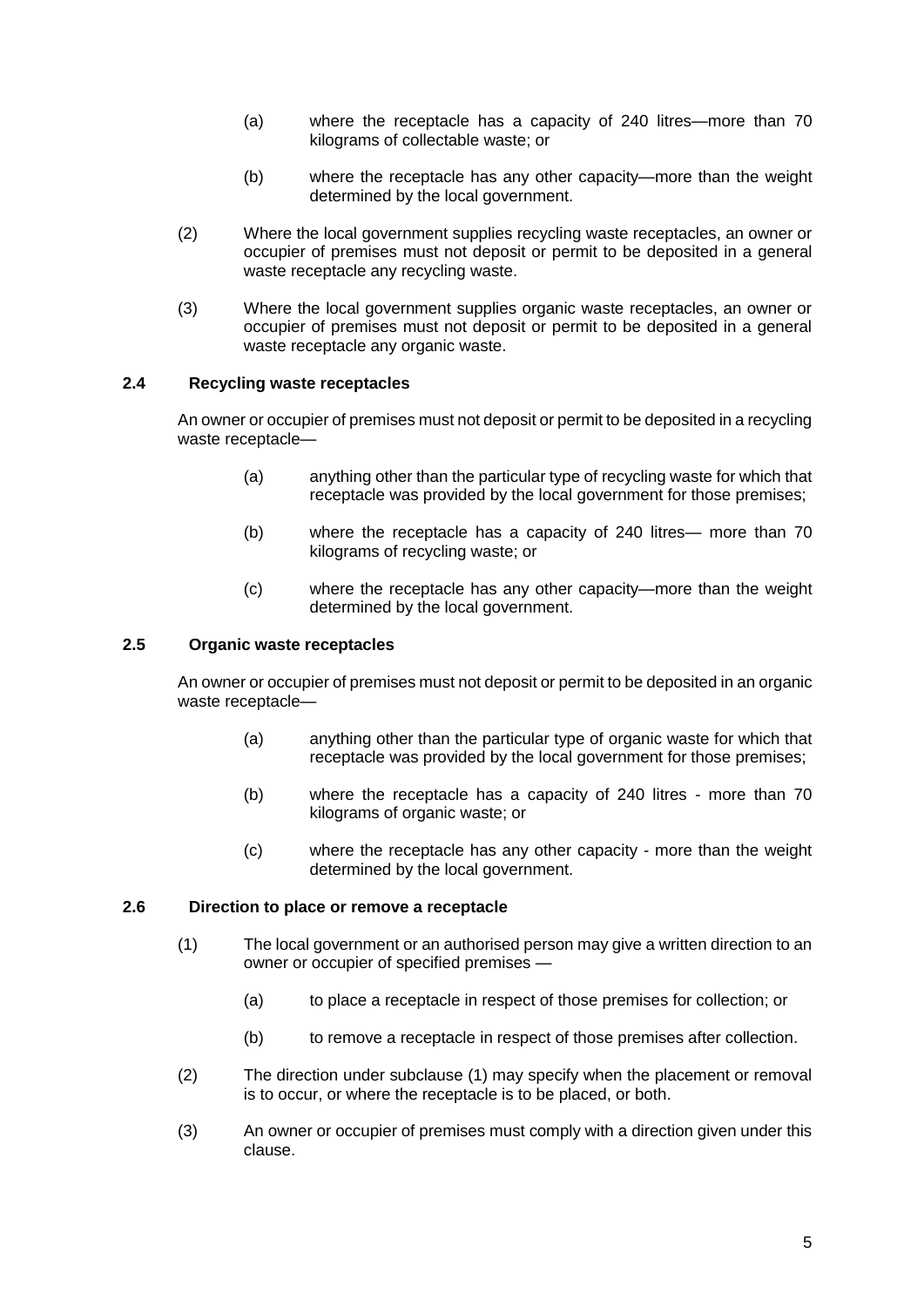#### <span id="page-8-2"></span><span id="page-8-0"></span>**2.7 Duties of owner or occupier**

<span id="page-8-4"></span>An owner or occupier of premises must—

- (a) except for a reasonable period before and after collection time, keep each receptacle in a storage space or area that is behind the street alignment;
- (b) take reasonable steps, if placing a receptacle for collection on the verge adjoining the premises, or other area as determined by the local government, ensure that, within a reasonable period before collection time, each receptacle is -
	- (i) within 1 metre of the carriageway;
	- (ii) placed so that it does not unduly obstruct any footpath, cycle way, right-of-way or carriageway; and
	- (iii) facing squarely to the edge of and opening towards the carriageway,

or in such other position as is approved in writing by the local government or an authorised person;

- (c) take reasonable steps to ensure that the premises are provided with an adequate number of receptacles; and
- (d) if the receptacle is lost, stolen, damaged or defective, notify the local government, as soon as practicable, after the event.

#### <span id="page-8-6"></span><span id="page-8-5"></span><span id="page-8-1"></span>**2.8 Exemption**

- (1) An owner or occupier of premises may apply in writing to the local government for an exemption from compliance with the requirements of clause [2.7\(a\)](#page-8-2) or (b).
- (2) The local government or an authorised person may grant, with or without conditions, or refuse an application for exemption from compliance under this clause.
- (3) An exemption granted under this clause must state—
	- (a) the premises to which the exemption applies;
	- (b) the period during which the exemption applies; and
	- (c) any conditions imposed by the local government or the authorised person.
- <span id="page-8-3"></span>(4) An exemption granted under this clause ceases to apply –
	- (a) if the local government decides, on reasonable grounds, that there has been a failure to comply with a condition of the exemption; and
	- (b) from the date that the local government informs the owner or occupier of its decision under clause [2.8\(4\)\(a\).](#page-8-3)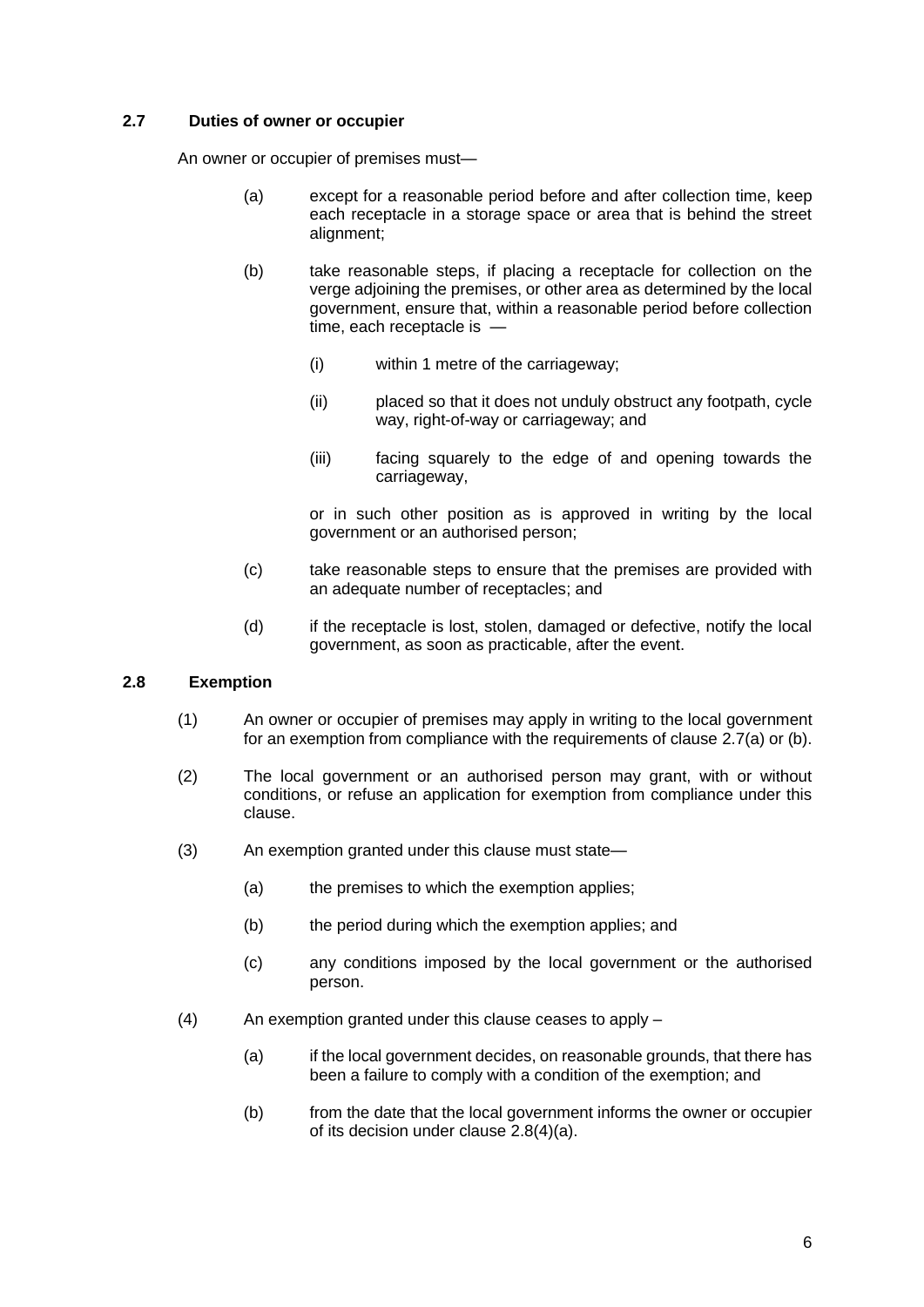#### <span id="page-9-5"></span><span id="page-9-0"></span>**2.9 Damaging or removing receptacles**

<span id="page-9-6"></span>A person, other than the local government or its contractor, must not—

- (a) damage, destroy or interfere with a receptacle; or
- (b) except as permitted by this local law or as authorised by the local government or an authorised person, remove a receptacle from any premises to which it was delivered by the local government or its contractor.

#### <span id="page-9-1"></span>**2.10 Verge collections**

- (1) Where the local government has advertised a verge waste collection (such as a green waste, or a bulk waste, verge collection) a person, unless with and in accordance with the approval of the local government or an authorised person—
	- (a) must deposit waste only during the period of time, and in accordance with other terms and conditions, as advertised by the local government in relation to that verge waste collection; and
	- (b) must otherwise comply with those terms and conditions.
- <span id="page-9-4"></span>(2) Where waste has been deposited on a verge for a verge waste collection, a person must not remove any of that waste for a commercial purpose but may remove it for any other purpose.
- (3) Except where waste is lawfully removed from a verge under this clause, a person must not disassemble or tamper with any waste deposited on a verge for a verge waste collection so as to increase the risk of harm to any person.
- (4) Clause [2.10\(2\)](#page-9-4) does not apply to the local government or a person engaged or contracted by the local government in relation to the verge waste collection.

#### **Part 3 - General duties**

#### <span id="page-9-7"></span><span id="page-9-3"></span><span id="page-9-2"></span>**3.1 Duties of an owner or occupier**

<span id="page-9-8"></span>An owner or occupier of premises must—

- (a) take reasonable steps to ensure that a sufficient number of receptacles are provided to contain all waste which accumulates or may accumulate in or from the premises;
- (b) ensure that each receptacle is kept in good condition and repair;
- <span id="page-9-11"></span><span id="page-9-10"></span><span id="page-9-9"></span>(c) take all reasonable steps to—
	- (i) prevent fly breeding and keep each receptacle free of flies, maggots, cockroaches, rodents and other vectors of disease;
	- (ii) prevent the emission of offensive or noxious odours from each receptacle; and
	- (iii) ensure that each receptacle does not cause a nuisance to an occupier of adjoining premises; and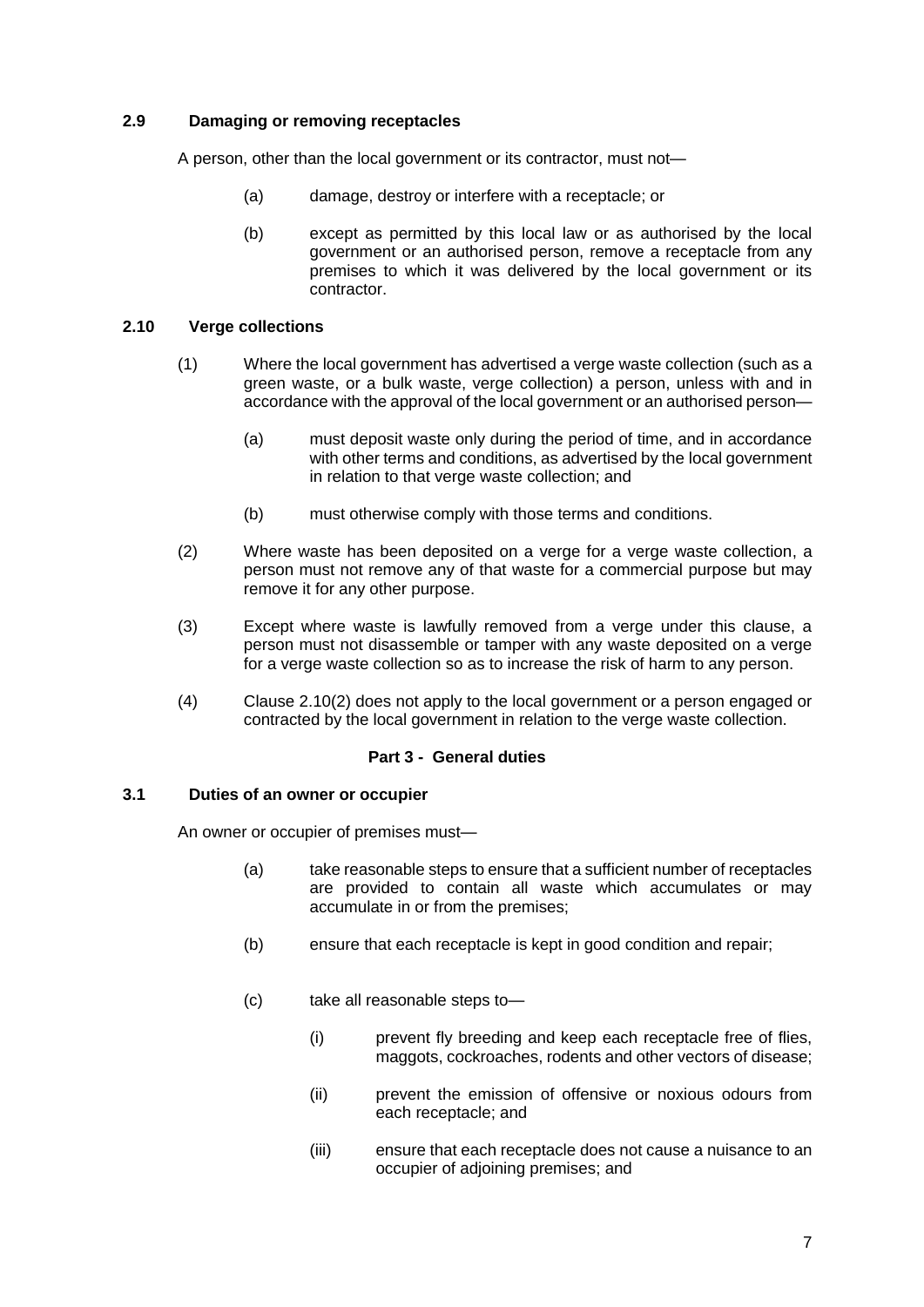(d) whenever directed to do so by the local government or an authorised person, thoroughly clean, disinfect, deodorise and apply a residual insecticide to each receptacle.

#### <span id="page-10-7"></span><span id="page-10-6"></span><span id="page-10-0"></span>**3.2 Removal of waste from premises**

- (1) A person must not remove any waste from premises unless that person is—
	- (a) the owner or occupier of the premises;
	- (b) authorised to do so by the owner or occupier of the premises; or
	- (c) authorised in writing to do so by the local government or an authorised person.
- <span id="page-10-8"></span>(2) A person must not remove any waste from a receptacle without the approval  $of -$ 
	- (a) the local government or an authorised person; or
	- (b) the owner or occupier of the premises at which the receptacle is ordinarily kept.

#### <span id="page-10-1"></span>**3.3 Receptacles and containers for public use**

A person must not, without the approval of the local government or an authorised person—

- (a) deposit household, commercial or other waste from any premises on or into; or
- (b) remove any waste from,

a receptacle provided for the use of the general public in a public place.

#### **Part 4 - Operation of waste facilities**

#### <span id="page-10-3"></span><span id="page-10-2"></span>**4.1 Operation of this Part**

This Part applies to a person who enters a waste facility.

#### <span id="page-10-4"></span>**4.2 Hours of operation**

The local government may from time to time determine the hours of operation of a waste facility.

#### <span id="page-10-5"></span>**4.3 Signs and directions**

- (1) The local government or an authorised person may regulate the use of a waste facility—
	- (a) by means of a sign; or
	- (b) by giving a direction to a person within a waste facility.
- <span id="page-10-9"></span>(2) A person within a waste facility must comply with a sign or direction under subclause (1).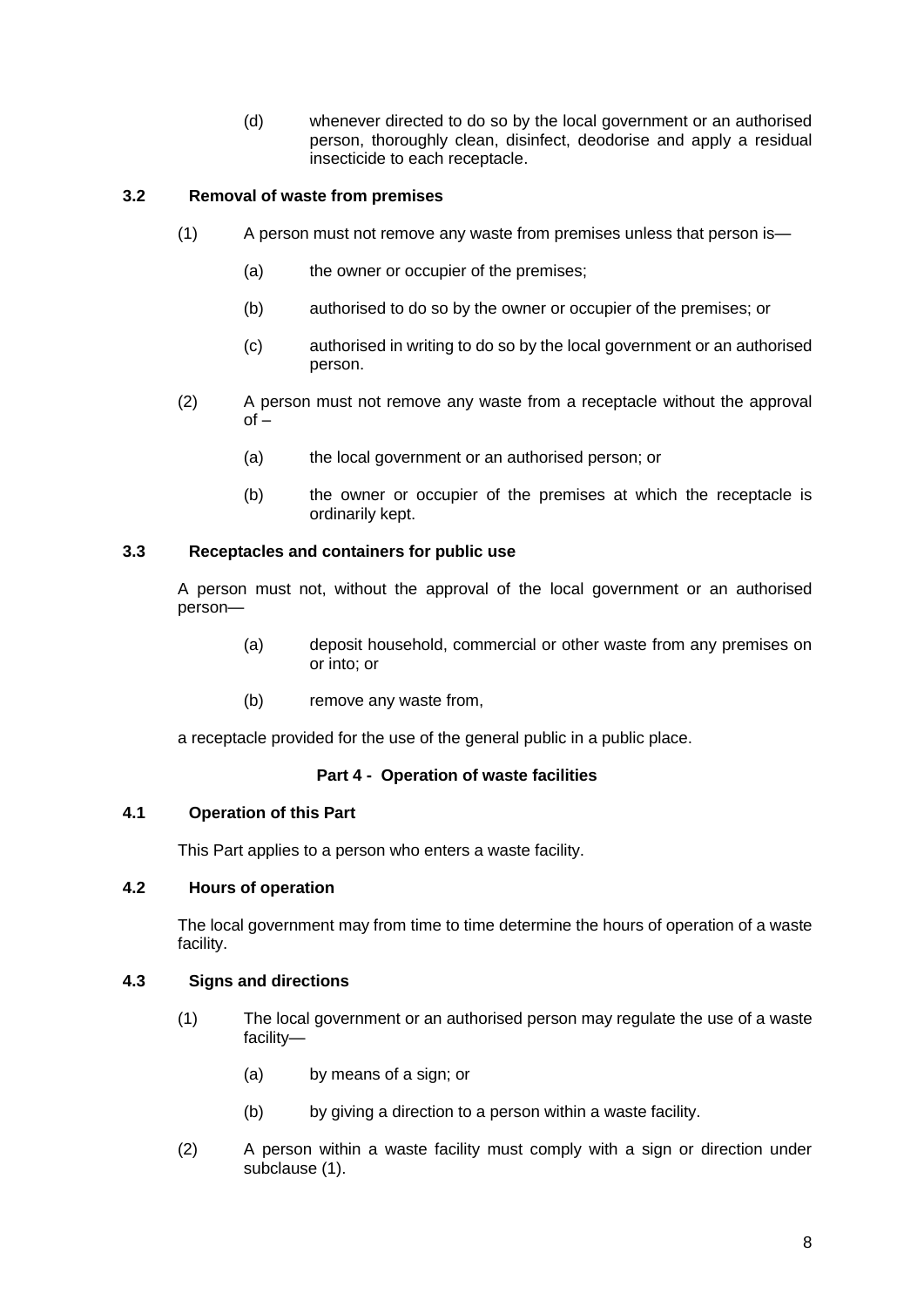- (3) The local government or an authorised person may direct a person who commits, or is reasonably suspected by the local government or the authorised person of having committed, an offence under this clause to leave the waste facility immediately.
- (4) A person must comply with a direction under subclause (3).

#### <span id="page-11-4"></span><span id="page-11-3"></span><span id="page-11-0"></span>**4.4 Fees and charges**

- (1) Unless subclause (3) applies, a person must, on or before entering a waste facility or on demand by the local government or an authorised person, pay the fee or charge as assessed by an authorised person.
- (2) An authorised person may assess the fee or charge in respect of a particular load of waste at a rate that applies to any part of that load, even if that rate is higher than the rate that would apply to any other part of the load.
- (3) Subclause (1) does not apply—
	- (a) to a person who disposes of waste in accordance with the terms of—
		- (i) a credit arrangement with the local government; or
		- (ii) any other arrangement with the local government to pay the fee or charge at a different time or in a different manner; and
	- (b) to the deposit of waste owned by the local government, or in the possession of an employee on behalf of the local government.

#### <span id="page-11-5"></span><span id="page-11-1"></span>**4.5 Depositing waste**

- (1) A person must not deposit waste at a waste facility other than—
	- (a) at a location determined by a sign and in accordance with the sign; and
	- (b) in accordance with the direction of an authorised person.
- (2) The local government may determine the classification of any waste that may be deposited at a waste facility.

#### <span id="page-11-6"></span><span id="page-11-2"></span>**4.6 Prohibited activities**

- <span id="page-11-10"></span><span id="page-11-9"></span><span id="page-11-8"></span><span id="page-11-7"></span>(1) Unless authorised by the local government, a person must not—
	- (a) remove any waste or any other thing from a waste facility;
	- (b) deposit at a waste facility that is a landfill site any waste that is toxic, poisonous or hazardous, or the depositing of which is regulated or prohibited by any written law;
	- (c) light a fire in a waste facility;
	- (d) remove, damage or otherwise interfere with any flora in a waste facility;
	- (e) remove, injure or otherwise interfere with any fauna in a waste facility; or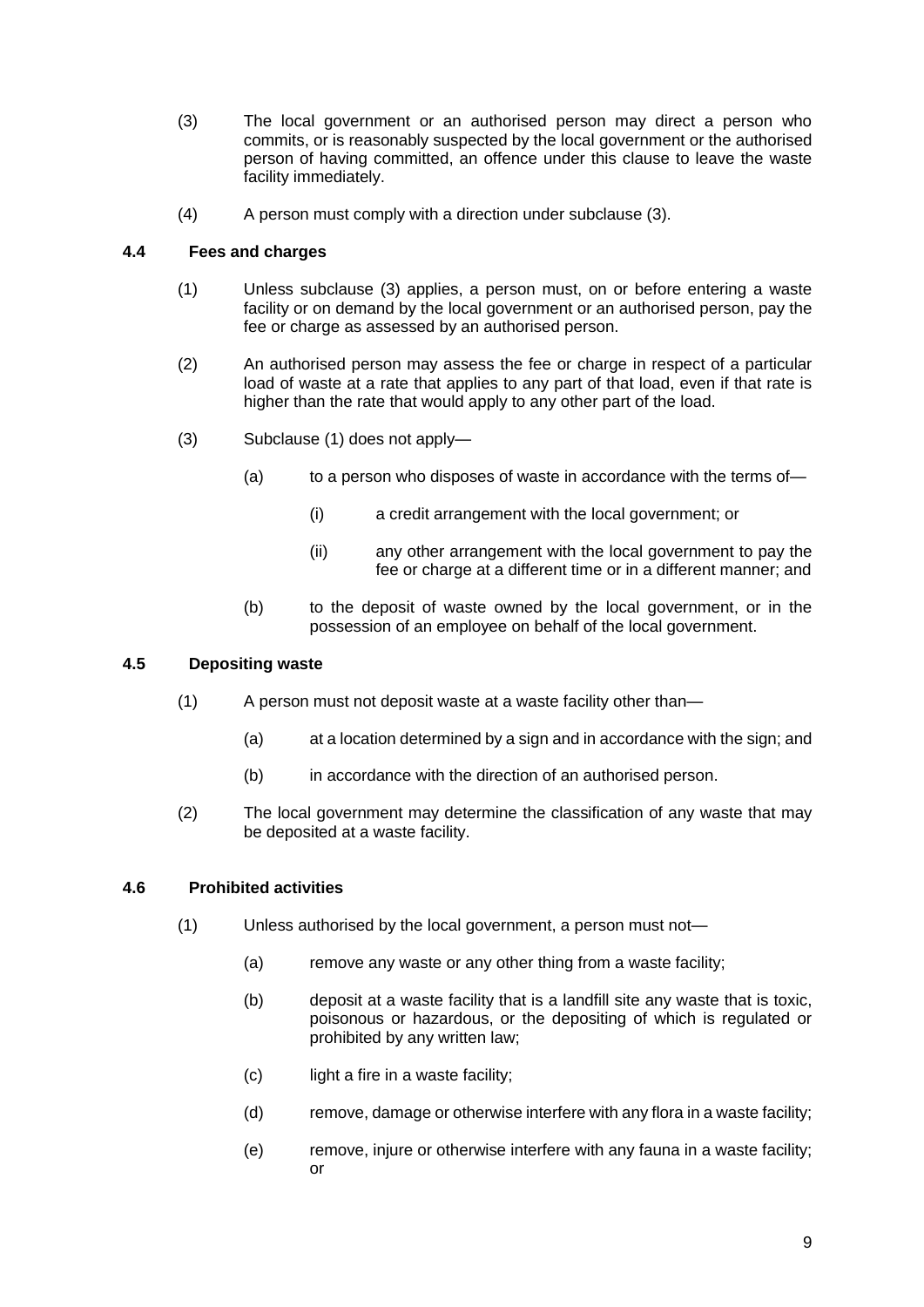- (f) damage, deface or destroy any building, equipment, plant or property within a waste facility.
- <span id="page-12-5"></span><span id="page-12-4"></span><span id="page-12-0"></span>(2) A person must not act in an abusive or threatening manner towards any person using, or engaged in the management or operation of, a waste facility.

#### **Part 5 - Enforcement**

<span id="page-12-1"></span>Division 1 of Part 9 of the LG Act applies to a decision under this local law to grant, renew, vary or cancel –

- (a) an approval under clause 2.7(b);
- (b) an exemption under clause 2.8(2);
- (c) an approval under clause 2.9(b);
- (d) an approval under clause 2.10(1);
- (e) an authorisation under clause 3.2(1)(c);
- (f) an approval under clause 3.2(2); and
- (g) an approval under clause 3.3.

#### **5.2 Offences and general penalty**

- (1) A person who fails to do anything required or directed to be done under this local law, or who does anything which under this local law a person is prohibited from doing, commits an offence.
- (2) A person who commits an offence under this local law is liable, on conviction, to a penalty not exceeding \$5,000, and if the offence is of a continuing nature, to a further penalty not exceeding \$500 in respect of each day or part of a day during which the offence has continued.

#### <span id="page-12-2"></span>**5.3 Other costs and expenses**

- (1) A person who is convicted of an offence under this local law is to be liable, in addition to any penalty imposed under clause 5.2, to pay to the local government the costs and expenses incurred by the local government in taking remedial action such as—
	- (a) removing and lawfully disposing of toxic, hazardous or poisonous waste; or
	- (b) making good any damage caused to a waste facility.
- (2) The costs and expenses incurred by the local government are to be recoverable, as a debt due to the local government, in a court of competent civil jurisdiction.

#### <span id="page-12-3"></span>**5.4 Prescribed offences**

(1) An offence against a clause specified in Schedule 2 is a prescribed offence for the purposes of section 9.16(1) of the LG Act.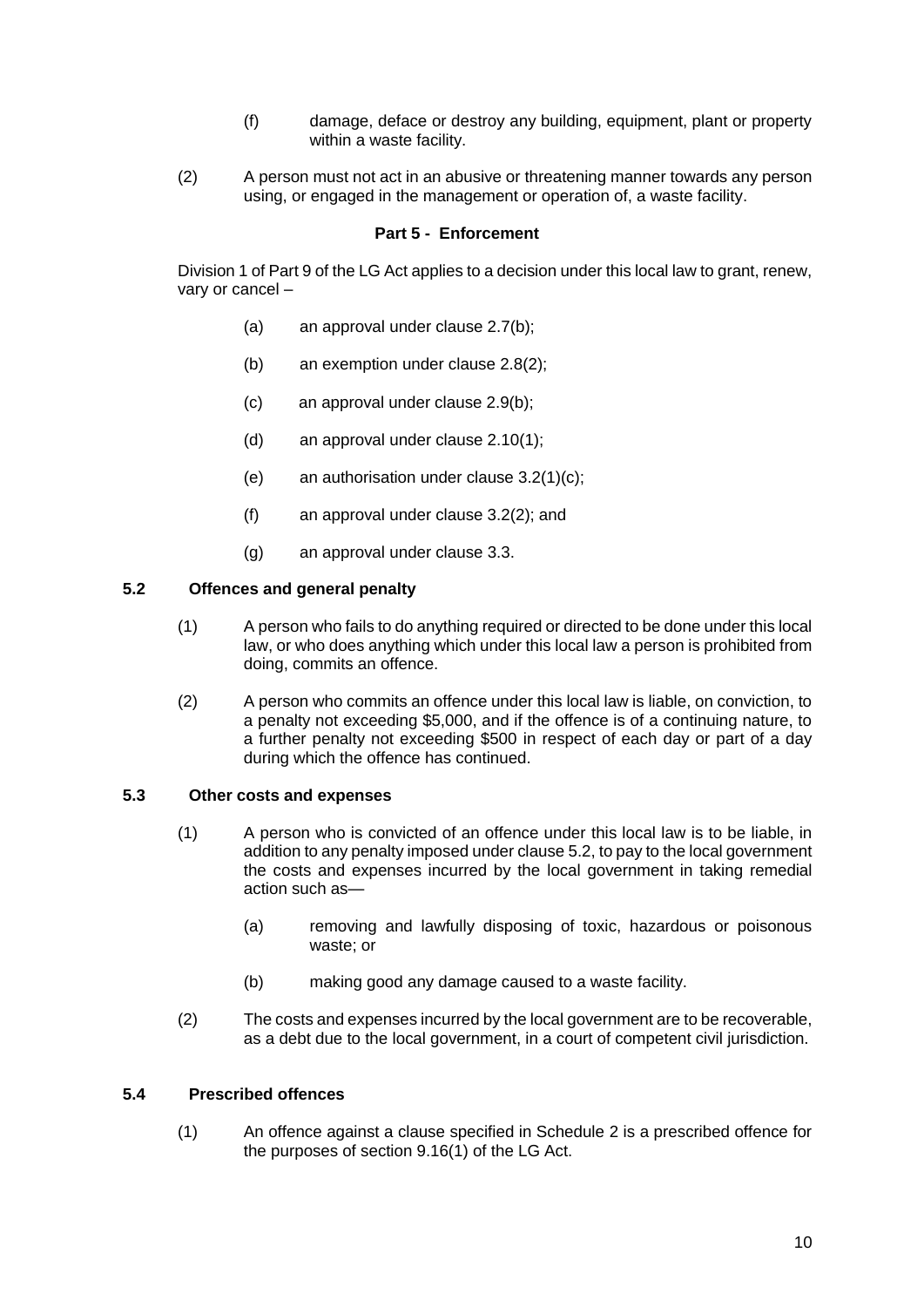(2) The amount of the modified penalty for a prescribed offence is that specified adjacent to the clause in Schedule 2.

#### <span id="page-13-0"></span>**5.5 Form of notices**

- (1) Where a vehicle is involved in the commission of an offence, the form of the notice referred to in section 9.13 of the LG Act is that of Form 1 in Schedule 1 of the LG Regulations.
- (2) The form of the infringement notice given under section 9.16 of the LG Act is that of Form 2 in Schedule 1 of the LG Regulations.
- (3) The form of the infringement withdrawal notice given under section 9.20 of the LG Act is that of Form 3 in Schedule 1 of the LG Regulations.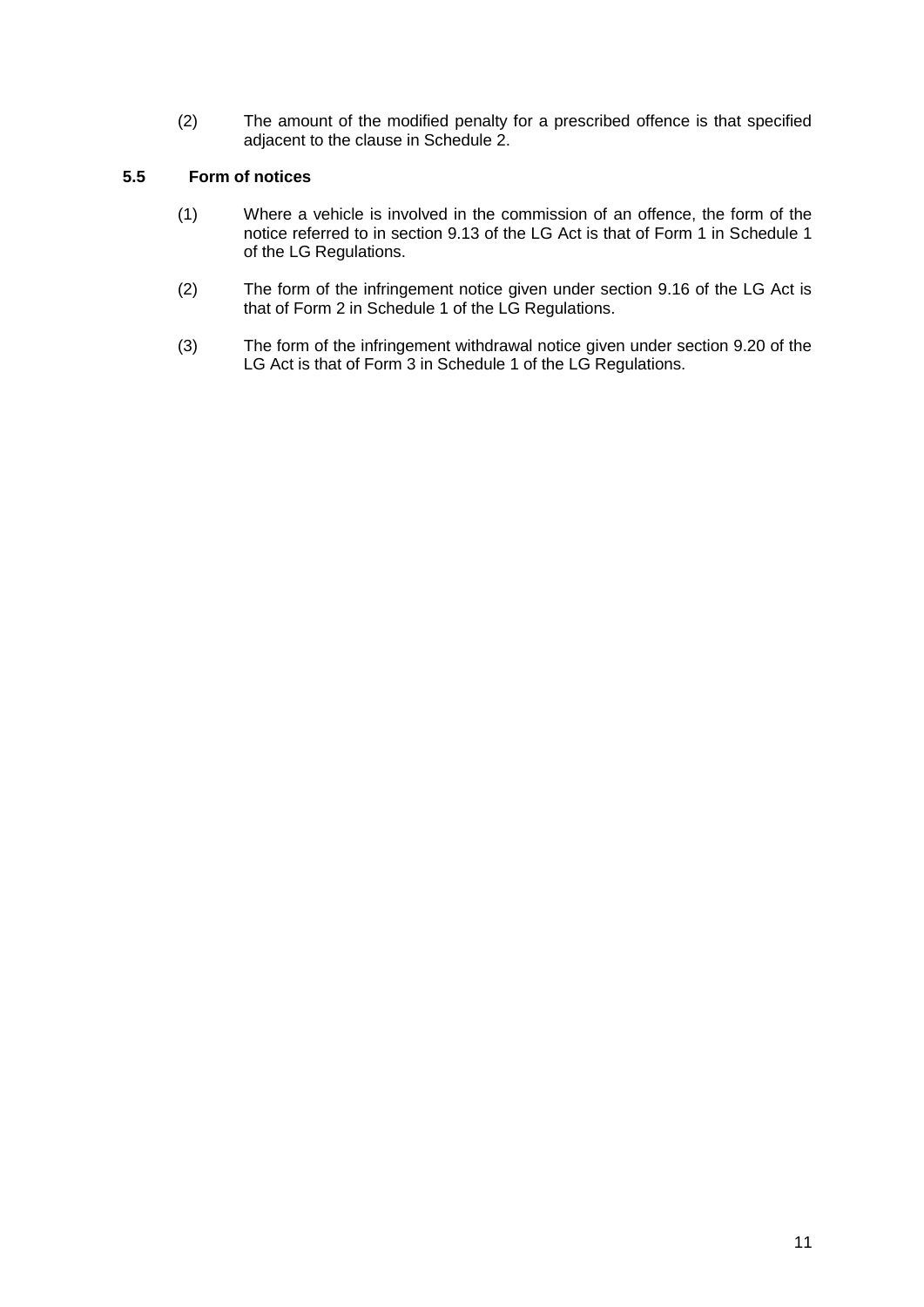#### **Schedule 1 - Meaning of 'non-collectable waste'** [Clause 1.5(1)]

#### <span id="page-14-0"></span>*non-collectable waste* means –

- (a) hot or burning material;
- (b) household hazardous waste, including paint, acids, alkalis, fire extinguishers, solvents, pesticides, oils, gas cylinders, batteries, chemicals and heavy metals;
- (c) any other hazardous material, such as radioactive waste;
- (d) any explosive material, such as flares or ammunition;
- (e) electrical and electronic equipment;
- (f) hospital, medical, veterinary, laboratory or pathological substances;
- (g) construction or demolition waste;
- (h) sewage;
- (i) 'controlled waste' for the purposes of the *Environmental Protection (Controlled Waste) Regulations 2004*;
- (j) any object that is greater in length, width, or breadth than the corresponding dimension of the receptacle or that will not allow the lid of the receptacle to be tightly closed;
- (k) waste that is or is likely to become offensive or a nuisance, or give off an offensive or noxious odour, or to attract flies or cause fly breeding unless it is first wrapped in nonabsorbent or impervious material or placed in a sealed impervious and leak-proof container; and
- (l) any other waste determined by the local government to be non-collectable waste.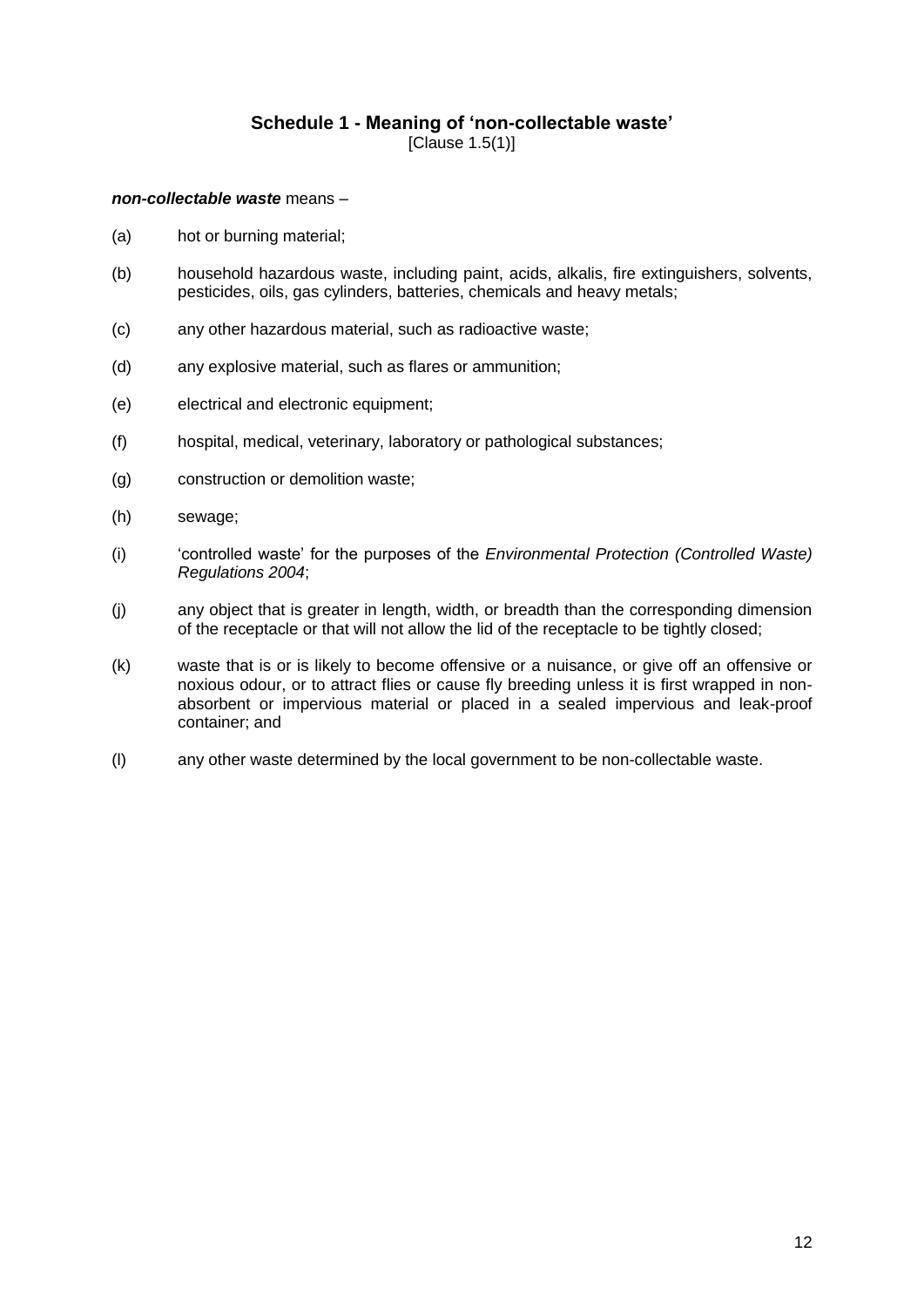<span id="page-15-0"></span>

| <b>Item</b><br>No. | <b>Clause No.</b>   | <b>Description</b>                                                                       | <b>Modified</b><br><b>Penalty</b> |
|--------------------|---------------------|------------------------------------------------------------------------------------------|-----------------------------------|
| 1                  | 2.1(2)(a)           | Failing to pay fee or charge                                                             | \$350                             |
| $\overline{2}$     | 2.1(2)(b)           | Failing to ensure lawful use of receptacle                                               | \$350                             |
| 3                  | 2.2(1)              | Depositing non-collectable waste in a receptacle                                         | \$350                             |
| 4                  | 2.2(2)              | waste in another receptacle without<br>Depositing<br>consent                             | \$350                             |
| 5                  | 2.3(1)              | Exceeding weight capacity of a general waste<br>receptacle                               | \$350                             |
| 6                  | $2.3(2)$ and<br>(3) | Depositing unauthorised waste in a general waste<br>receptacle                           | \$350                             |
| $\overline{7}$     | 2.4(a)              | Depositing unauthorised waste in a recycling waste<br>receptacle                         | \$350                             |
| 8                  | $2.4(b)$ and<br>(c) | Exceeding weight capacity of a recycling waste<br>receptacle                             | \$250                             |
| 9                  | 2.5(a)              | Depositing unauthorized waste in an organic waste<br>receptacle                          | \$350                             |
| 10                 | $2.5(b)$ and<br>(c) | Exceeding weight capacity of an organic waste<br>receptacle                              | \$350                             |
| 11                 | 2.6(3)              | Failing to comply with a direction<br>concerning<br>placement or removal of a receptacle | \$250                             |
| 12                 | 2.7(a)              | Failing to keep a receptacle in the required location                                    | \$250                             |
| 13                 | 2.7(b)              | Failing to place a receptacle for collection in a lawful<br>position                     | \$250                             |
| 14                 | 2.7(c)              | Failing to provide a sufficient number of receptacles                                    | \$250                             |
| 15                 | 2.7(d)              | Failing to notify of a lost, stolen, damaged or<br>defective receptacle                  | \$50                              |
| 16                 | 2.9(a)              | Damaging, destroying or interfering with a receptacle                                    | \$400                             |
| 17                 | 2.9(b)              | Removing a receptacle from premises                                                      | \$400                             |
| 18                 | 2.10(1)             | Failing to comply with a term or condition of verge<br>waste collection                  | \$400                             |
| 19                 | 2.10(2)             | Removing waste for commercial purposes                                                   | \$350                             |
| 20                 | 2.10(3)             | Disassembling or leaving in disarray waste deposited<br>for collection                   | \$250                             |
| 21                 | 3.1(a)              | Failing to provide a sufficient number of receptacles                                    | \$250                             |
| 22                 | 3.1(b)              | Failing to keep a receptacle clean and in a good<br>condition and repair                 | \$250                             |
| 23                 | 3.1(c)(i)           | Failing to prevent fly breeding and vectors of disease<br>in a receptacle                | \$350                             |
| 24                 | 3.1(c)(ii)          | Failing to prevent the emission of offensive odours<br>from a receptacle                 | \$350                             |
| 25                 | 3.1(c)(iii)         | Allowing a receptacle to cause a nuisance                                                | \$350                             |
| 26                 | 3.1(d)              | Failing to comply with a direction to clean, disinfect or<br>deodorise receptacle        | \$300                             |

### **Schedule 2 - Prescribed offences**